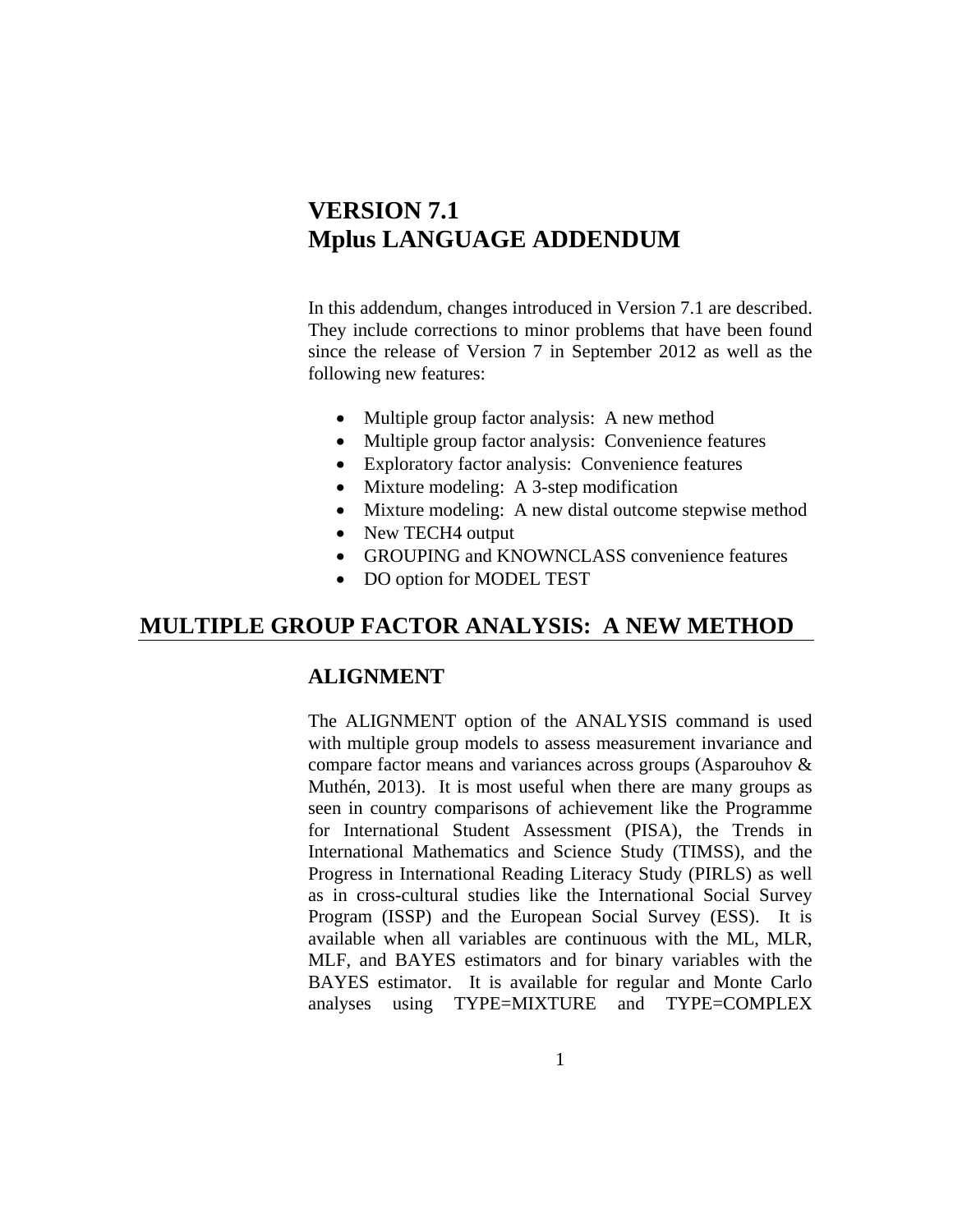MIXTURE in conjunction with the KNOWNCLASS option for real data and the NGROUPS option for Monte Carlo analyses. The MODEL command can contain only BY statements for firstorder factors where factor indicators do not load on more than one factor.

The alignment optimization method consists of three steps:

- 1. Analysis of a configural model with the same number of factors and same pattern of zero factor loadings in all groups.
- 2. Alignment optimization of the measurement parameters, factor loadings and intercepts/thresholds according to a simplicity criterion that favors few non-invariant measurement parameters.
- 3. Adjustment of the factor means and variances in line with the optimal alignment.

The ALIGNMENT option has two settings: FIXED and FREE. There is no default. In the FIXED setting, a factor mean is fixed at zero in the reference group. In the FREE setting, all factor means are estimated. FREE is the most general approach. FIXED is recommended when there is little factor loading non-invariance which may occur when there is a small number of groups. The ALIGNMENT option has two subsettings for specifying the reference group and the type of configural model used in the first step of the alignment optimization. The default for the reference group is the first group. The default for the type of configural model is CONFIGURAL. The alternative setting is BSEM where approximate invariance of measurement parameters is specified using Bayes priors (Muthén & Asparouhov, 2013). The subsettings are specified in parentheses following the FIXED or FREE settings. Following is an example of how to specify the ALIGNMENT option:

ALIGNMENT = FREE;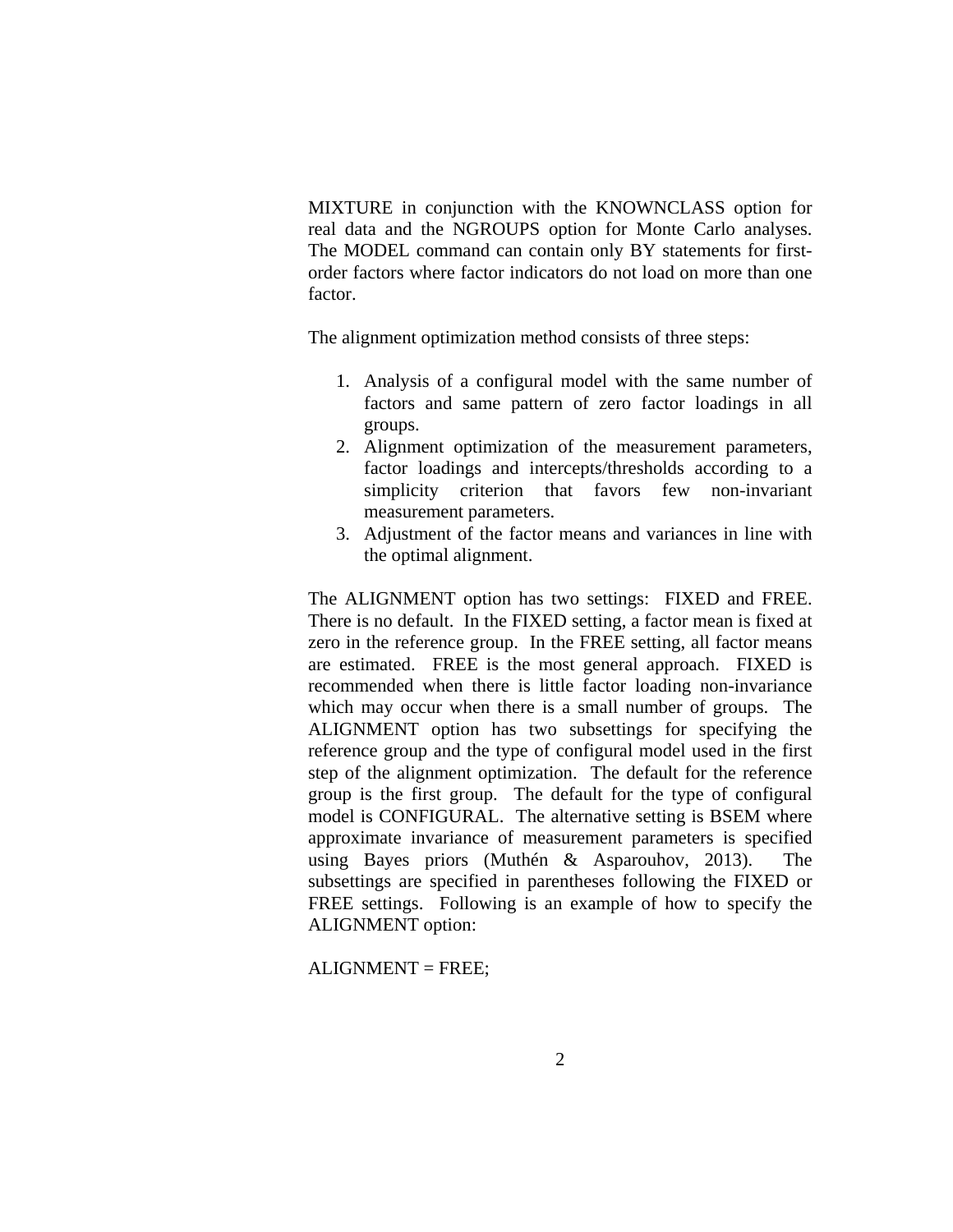where the default reference group is group one when the GROUPING option is used and the last class when the KNOWNCLASS option is used. The default configural model is CONFIGURAL. Following are three equivalent ways to specify this:

ALIGNMENT = FREE (1 CONFIGURAL);

 $ALIGNMENT = FREE (1);$ 

ALIGNMENT = FREE (CONFIGURAL);

The definition of the first group when the GROUPING option is used is the group with the lowest value on the grouping variable. The definition of the last class depends on the how the KNOWNCLASS option is specified. When the KNOWCLASS option specifies the group values, the reference group is the last value specified. When the KNOWNCLASS option gives only the grouping variable name, the reference group is the last grouping variable value found in the data set.

The ALIGNMENT option is used in conjunction with the SIMPLICITY, TOLERANCE, and METRIC options. The SIMPLICITY option is used to select the simplicity criterion of the alignment optimization. The simplicity function is optimized at a solution with a few large non-invariant parameters and many invariant parameters rather than many medium-sized non-invariant parameters. The SIMPLICITY option has two settings: SQRT and FOURTHRT. The SQRT setting takes the square root of the weighted component loss function. The FOURTHRT setting takes the double square root of the weighted component loss function. It may in some cases further reduce small significant differences. SQRT is the default. The TOLERANCE option is used to specify the simplicity tolerance value which must be positive. The default is 0.0001. The METRIC option is used to specify the factor variance metric. The METRIC option has two settings: REFGROUP and PRODUCT. REFGROUP is the default where the factor variance is fixed at one in the reference group. The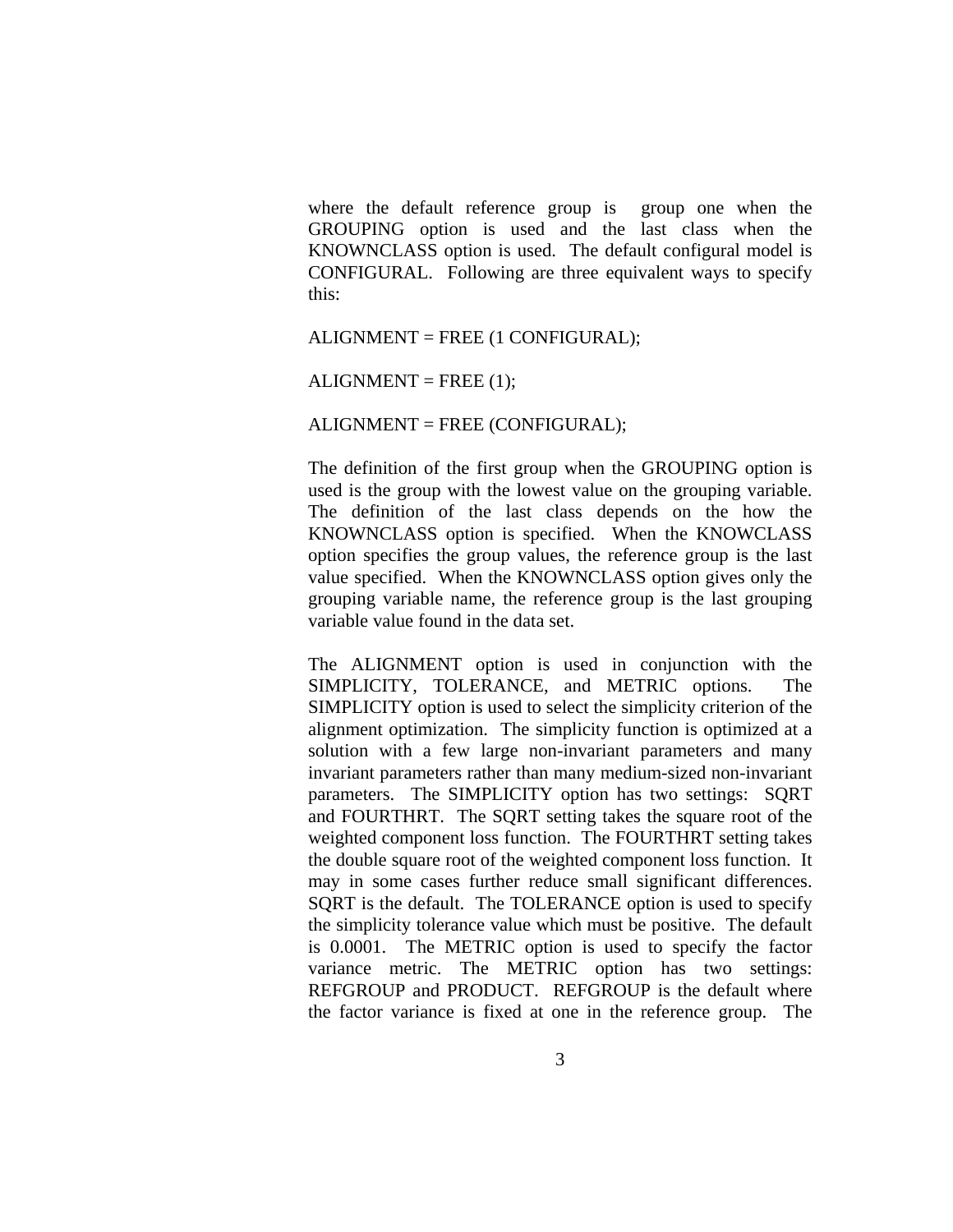PRODUCT setting sets the product of the factor variances in all of the groups to one. The PRODUCT setting is not allowed with ALIGNMENT=FIXED.

Other options related to the ALIGNMENT option of the ANALYSIS command are the ASTARTS, ACONVERGENCE, and AITERATIONS options of the ANALYSIS command and the ALIGNMENT option of the OUTPUT command. The ASTARTS option is used to specify the number of random sets of starting values to use for the alignment optimization. The default is 30. The ACONVERGENCE option is used to specify the convergence criterion for the derivatives of the alignment optimization. The default is 0.001. The AITERATIONS option is used to specify the maximum number of iterations in the alignment optimization. The default is 5000. The ALIGNMENT option of the OUTPUT command can be used to show detailed measurement invariance test results for all items and factor mean comparisons for all pairs of groups.

# **MULTIPLE GROUP FACTOR ANALYSIS: CONVENIENCE FEATURES**

#### **MODEL**

The MODEL option of the ANALYSIS command is used to automatically set up multiple group models for the purpose of testing for measurement invariance using the GROUPING option or the KNOWNCLASS option. It is available for CFA and ESEM models for continuous variables with the maximum likelihood and Bayes estimators; for censored variables with the weighted least squares and maximum likelihood estimators; for binary and ordered categorical (ordinal) variables using the weighted least squares, maximum likelihood, and Bayes estimators; and for count variables using the maximum likelihood estimator. It is not available for censored-inflated, count-inflated, nominal, continuous-time survival, negative binomial variables, or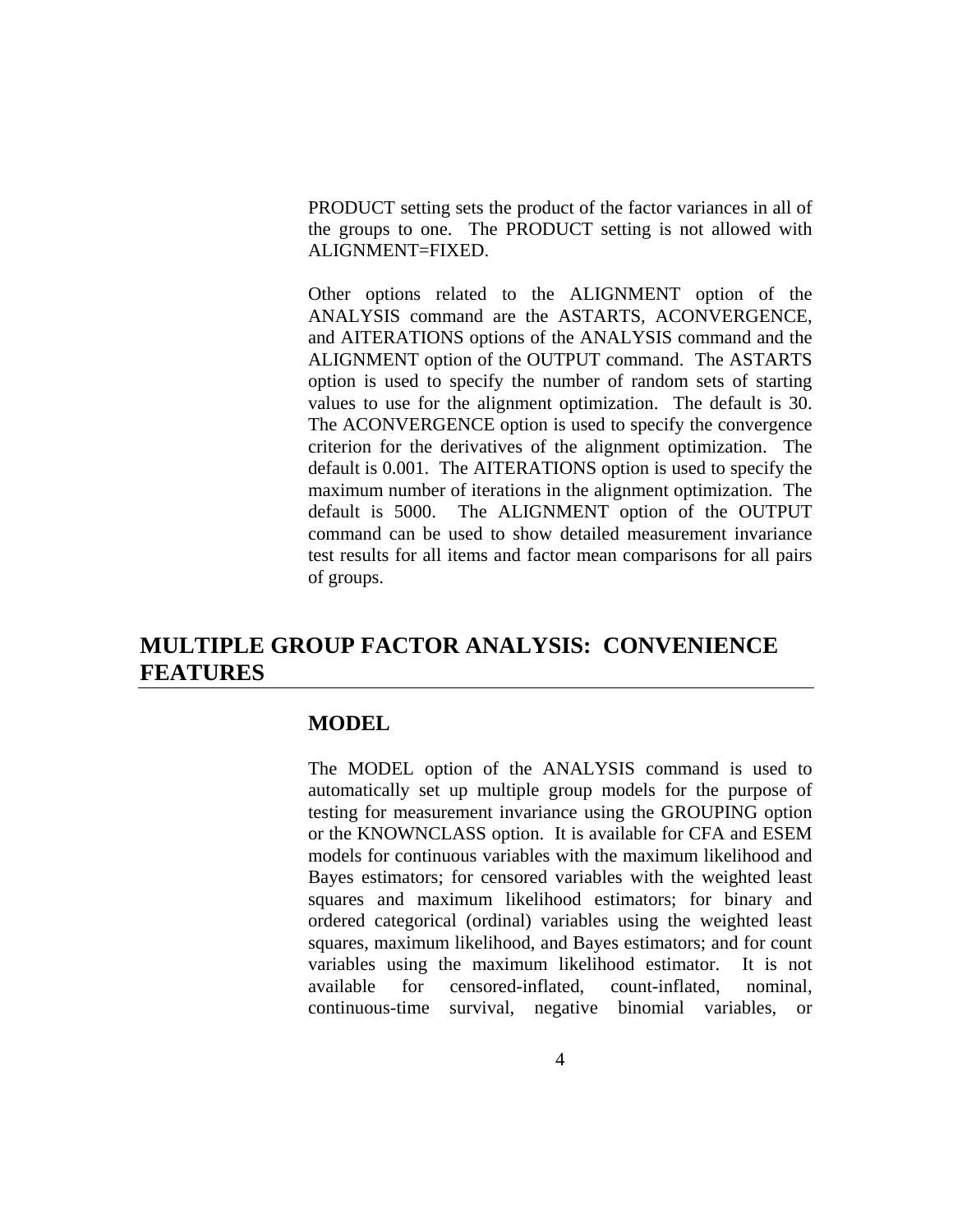combinations of variable types. The MODEL command can contain only BY statements for first-order factors. The metric for the factors can be set by fixing a factor loading to one in each group or by fixing the factor variance to one in one group. No partial measurement invariance is allowed.

The MODEL option has three settings: CONFIGURAL, METRIC, and SCALAR. These settings can be used alone to set up a particular model or together to test the models for measurement invariance. Chi-square difference testing is carried out automatically using scaling correction factors for MLM, MLR, and WLSM and using the DIFFTEST option for WLSMV and MLMV. The settings cannot be used together for ESTIMATOR=BAYES and for Monte Carlo analyses. Full analysis results are printed along with a summary of the difference testing. The CONFIGURAL setting produces a model with the same number of factors and the same set of zero factor loadings in all groups. The METRIC setting produces a model where factor loadings are held equal across groups. The SCALAR setting produces a model where factor loadings and intercepts/thresholds are held equal across groups. When the factor variance is fixed to one in one group, it is the first group when the GROUPING option is used and the last class when the KNOWNCLASS option is used.

The MODEL option for testing measurement invariance is specified as follows:

#### MODEL = CONFIGURAL METRIC SCALAR;

which specifies that configural, metric, and scalar models will be estimated and difference testing of the models will be done. Following is a detailed description of the parameter specifications obtained when using the CONFIGURAL, METRIC, and SCALAR options.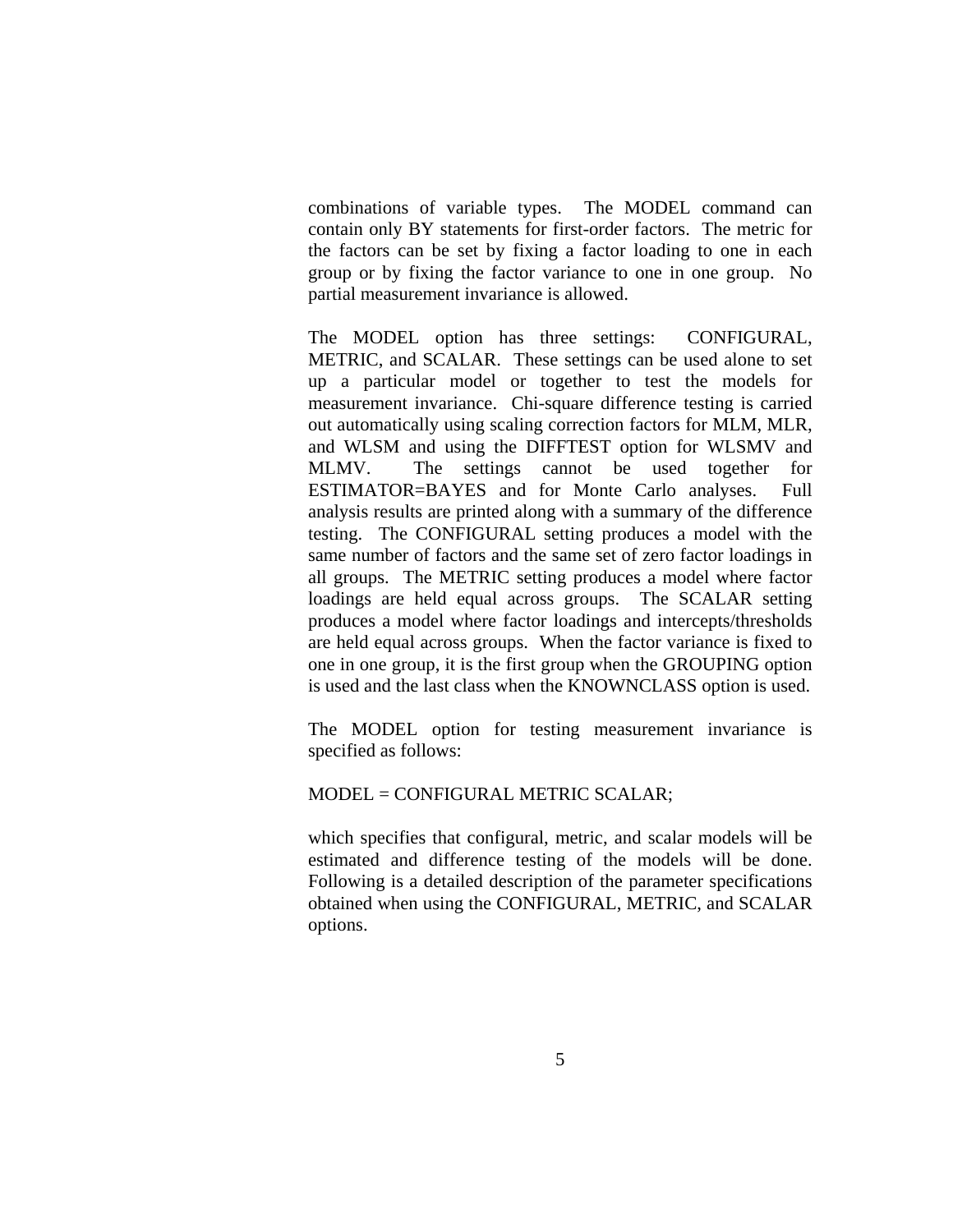#### **CONTINUOUS, CENSORED, AND COUNT VARIABLES**

For continuous, censored, and count variables, the CONFIGURAL setting has factor loadings, intercepts, and residual variances free across groups and factor means fixed at zero in all groups. If the metric of a factor is set by fixing a factor loading to one, factor variances are free across groups. If the metric of a factor is set by freeing all factor loadings and fixing the factor variance to one, the factor variance is fixed at one in all groups.

The METRIC setting has factor loadings constrained to be equal across groups, intercepts and residual variances free across groups, and factor means fixed at zero in all groups. If the metric of a factor is set by fixing a factor loading to one, factor variances are free across groups. If the metric of a factor is set by freeing all factor loadings within a group and fixing the factor variance to one, the factor variance is fixed at one in one group and is free in the other groups.

The SCALAR setting has factor loadings and intercepts constrained to be equal across groups, residual variances free across groups, and factor means fixed at zero in one group and free in the other groups. If the metric of a factor is set by fixing a factor loading to one, factor variances are free across groups. If the metric of a factor is set by freeing all factor loadings within a group and fixing the factor variance to one, the factor variance is fixed at one in one group and is free in the other groups.

### **BINARY VARIABLES**

The CONFIGURAL and SCALAR settings are allowed for binary variables. The METRIC setting is not allowed for weighted least squares because this model is not identified for binary variables due to scale factors or residual variances being allowed to vary across groups. The METRIC setting is allowed for maximum likelihood because residual variances are implicitly fixed at one in all groups as part of the model.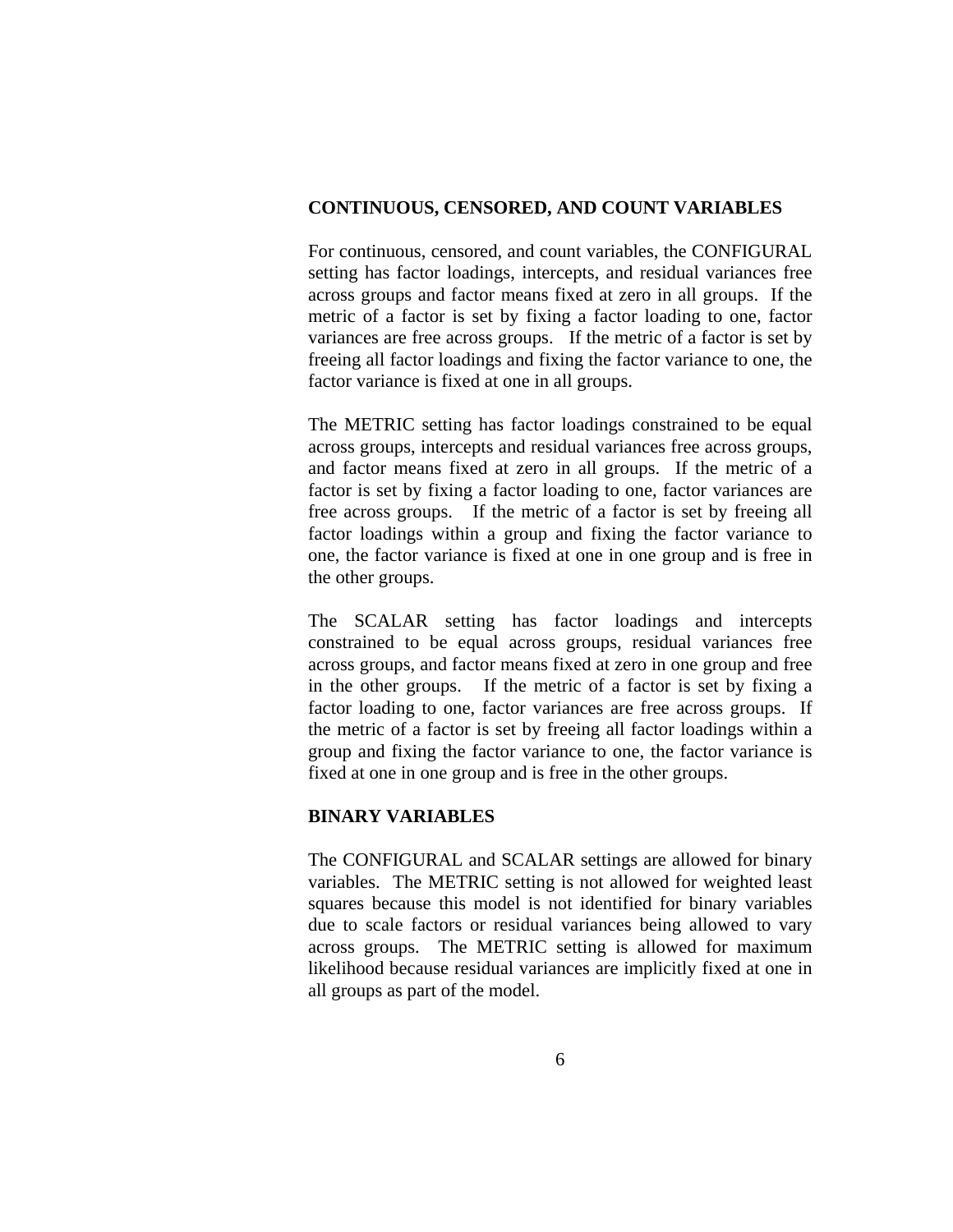### WEIGHTED LEAST SOUARES AND THE DELTA PARAMETERIZATION

For binary variables using weighted least squares estimation and the Delta parameterization, the CONFIGURAL setting has factor loadings and thresholds free across groups, scale factors fixed at one in all groups, and factor means fixed at zero in all groups. If the metric of a factor is set by fixing a factor loading to one, factor variances are free across groups. If the metric of a factor is set by freeing all factor loadings and fixing the factor variance to one, the factor variance is fixed at one in all groups.

The SCALAR setting has factor loadings and thresholds constrained to be equal across groups, scale factors fixed at one in one group and free in the other groups, and factor means fixed at zero in one group and free in the other groups. If the metric of a factor is set by fixing a factor loading to one, factor variances are free across groups. If the metric of a factor is set by freeing all factor loadings within a group and fixing the factor variance to one, the factor variance is fixed at one in one group and is free in the other groups.

### WEIGHTED LEAST SQUARES AND THE THETA PARAMETERIZATION

For binary variables using weighted least squares estimation and the Theta parameterization, the CONFIGURAL setting has factor loadings and thresholds free across groups, residual variances fixed at one in all groups, and factor means fixed at zero in all groups. If the metric of a factor is set by fixing a factor loading to one, factor variances are free across groups. If the metric of a factor is set by freeing all factor loadings and fixing the factor variance to one, the factor variance is fixed at one in all groups.

The SCALAR setting has factor loadings and thresholds constrained to be equal across groups, residual variances fixed at one in one group and free in the other groups, and factor means fixed at zero in one group and free in the other groups. If the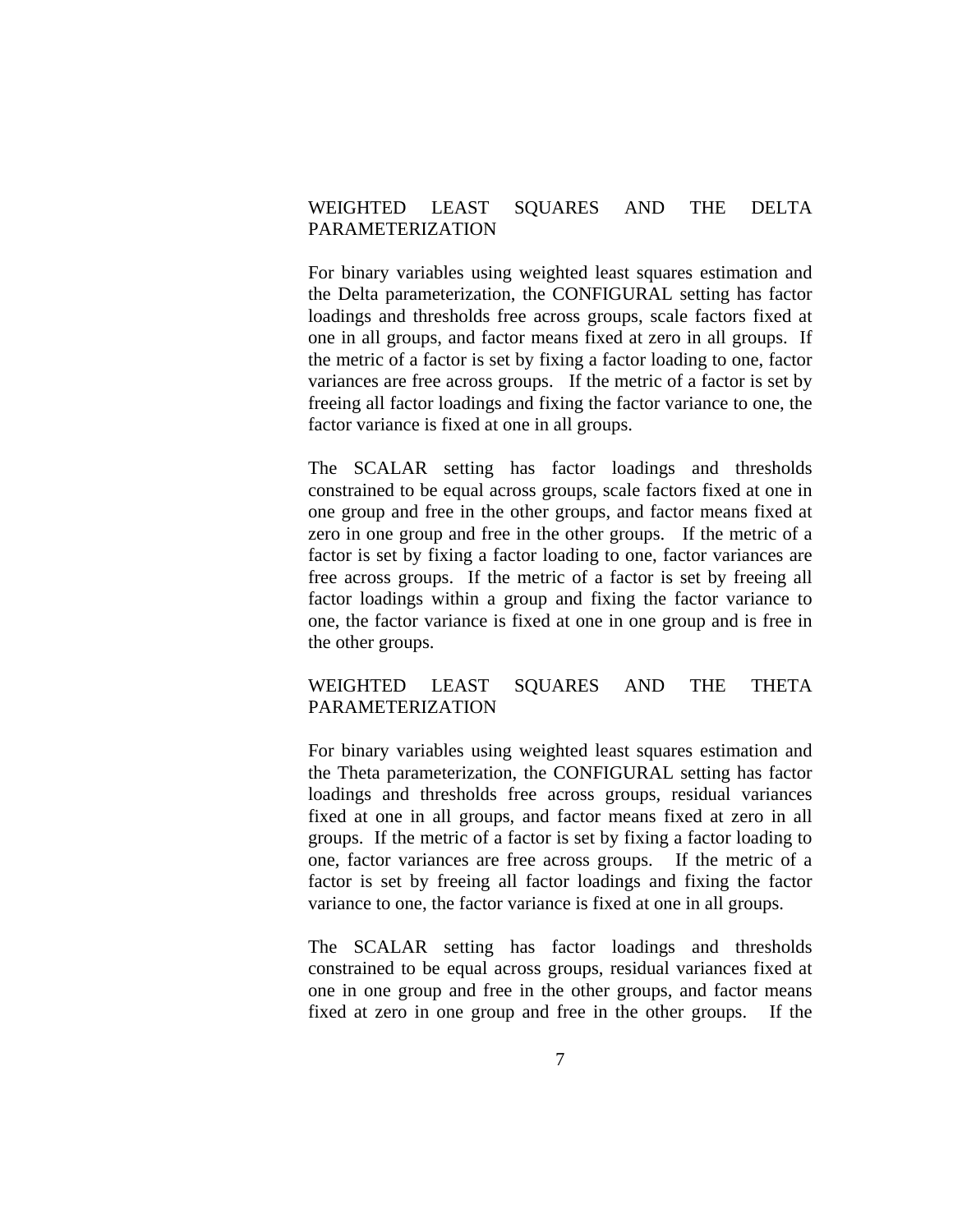metric of a factor is set by fixing a factor loading to one, factor variances are free across groups. If the metric of a factor is set by freeing all factor loadings within a group and fixing the factor variance to one, the factor variance is fixed at one in one group and is free in the other groups.

#### MAXIMUM LIKELIHOOD

For binary variables and maximum likelihood estimation, the CONFIGURAL setting has factor loadings and thresholds free across groups and factor means fixed at zero in all groups. If the metric of a factor is set by fixing a factor loading to one, factor variances are free across groups. If the metric of a factor is set by freeing all factor loadings and fixing the factor variance to one, the factor variance is fixed at one in all groups.

The METRIC setting has factor loadings constrained to be equal across groups, thresholds free across groups, and factor means fixed at zero in all groups. If the metric of a factor is set by fixing a factor loading to one, factor variances are free across groups. If the metric of a factor is set by freeing all factor loadings within a group and fixing the factor variance to one, the factor variance is fixed at one in one group and is free in the other groups.

The SCALAR setting has factor loadings and thresholds constrained to be equal across groups and factor means fixed at zero in one group and free in the other groups. If the metric of a factor is set by fixing a factor loading to one, factor variances are free across groups. If the metric of a factor is set by freeing all factor loadings within a group and fixing the factor variance to one, the factor variance is fixed at one in one group and is free in the other groups.

#### **ORDERED CATEGORICAL (ORDINAL) VARIABLES**

The METRIC setting is allowed for ordered categorical (ordinal) variables in some cases. When it is allowed, the metric of a factor must be set by fixing a factor loading to one. The METRIC setting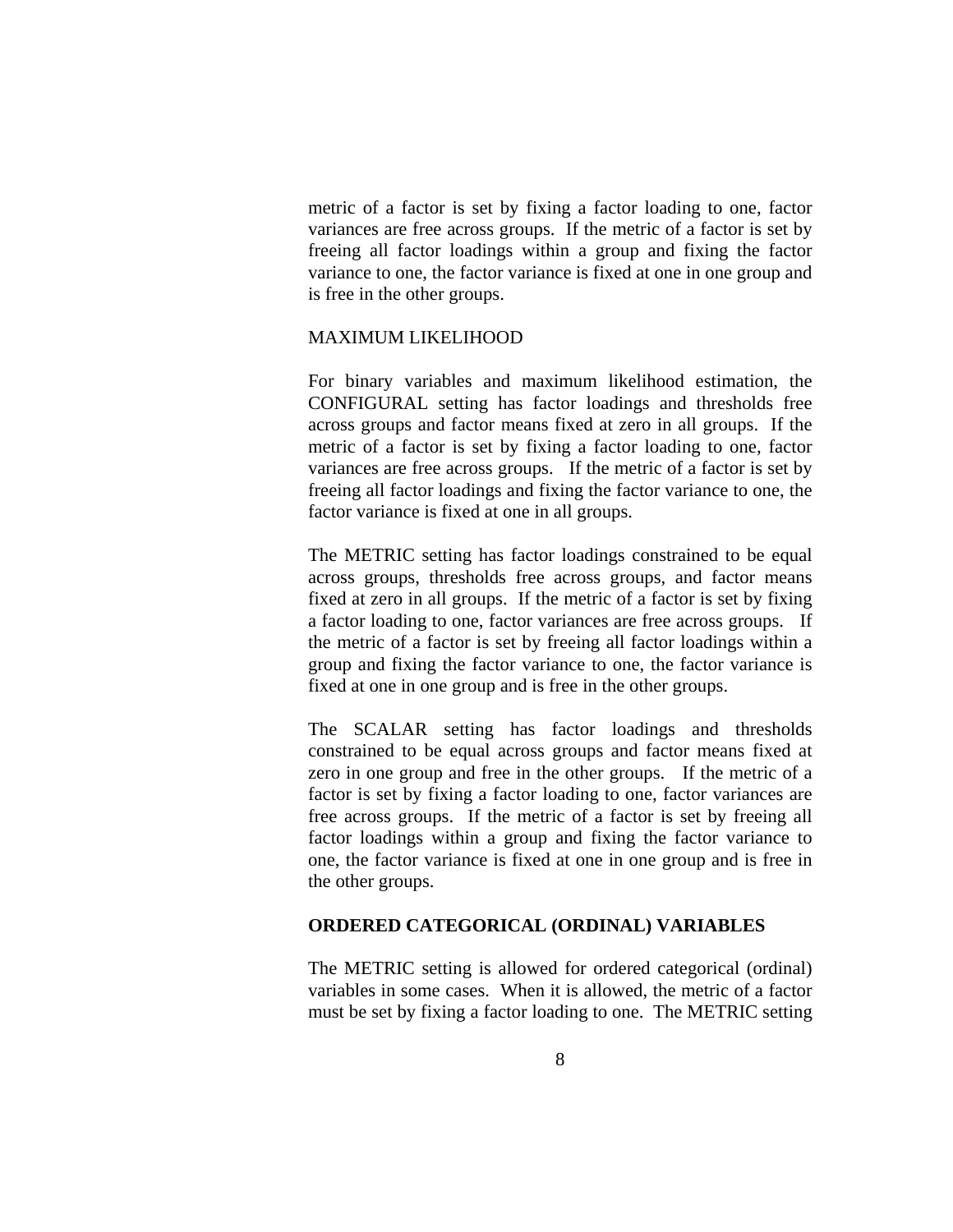is not allowed for ordered categorical (ordinal) variables when a factor indicator loads on more than one factor, when the metric of the factors is set by fixing the factor variance to one, and when Exploratory Structural Equation Modeling (ESEM) is used.

### WEIGHTED LEAST SQUARES AND THE DELTA PARAMETERIZATION

For ordered categorical (ordinal) variables using weighted least squares estimation and the Delta parameterization, the CONFIGURAL setting has factor loadings and thresholds free across groups, scale factors fixed at one in all groups, and factor means fixed at zero in all groups. If the metric of a factor is set by fixing a factor loading to one, factor variances are free across groups. If the metric of a factor is set by freeing all factor loadings and fixing the factor variance to one, the factor variance is fixed at one in all groups.

The METRIC setting has factor loadings constrained to be equal across groups, scale factors fixed at one in one group and free in the other groups, and factor means fixed at zero in one group and free in the other groups. The first threshold of each item is held equal across groups. The second threshold of the item that is used to set the metric of the factor is held equal across groups. Factor variances are free across groups. For a discussion of these specifications, see Millsap (2011).

The SCALAR setting has factor loadings and thresholds constrained to be equal across groups, scale factors fixed at one in one group and free in the other groups, and factor means fixed at zero in one group and free in the other groups. If the metric of a factor is set by fixing a factor loading to one, factor variances are free across groups. If the metric of a factor is set by freeing all factor loadings within a group and fixing the factor variance to one, the factor variance is fixed at one in one group and is free in the other groups.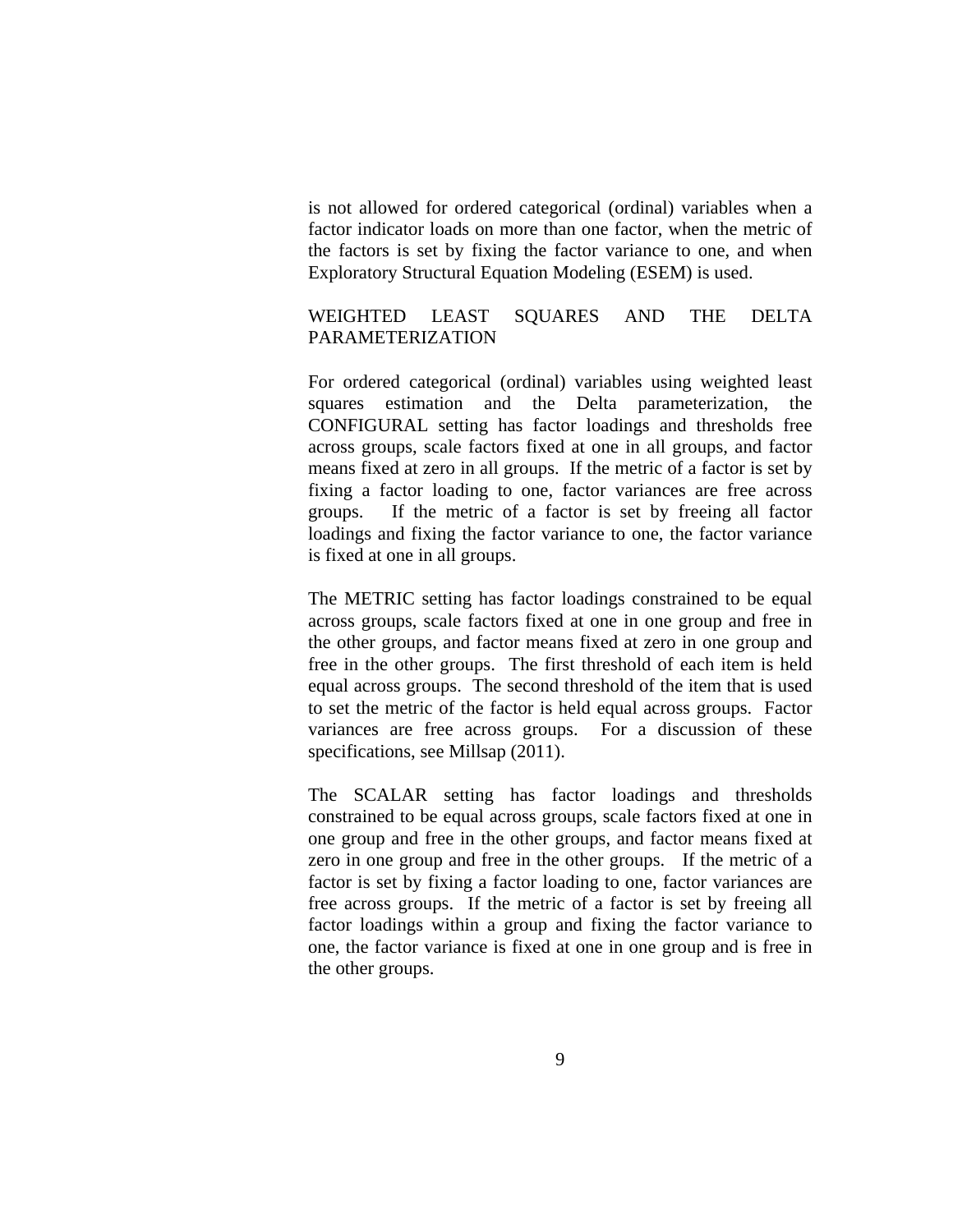### WEIGHTED LEAST SOUARES AND THE THETA PARAMETERIZATION

For ordered categorical (ordinal) variables using weighted least squares estimation and the Theta parameterization, the CONFIGURAL setting has factor loadings and thresholds free across groups, residual variances fixed at one in all groups, and factor means fixed at zero in all groups. If the metric of a factor is set by fixing a factor loading to one, factor variances are free across groups. If the metric of a factor is set by freeing all factor loadings and fixing the factor variance to one, the factor variance is fixed at one in all groups.

The METRIC setting has factor loadings constrained to be equal across groups, residual variances fixed at one in one group and free in the other groups, and factor means fixed at zero in one group and free in the other groups. The first threshold of each item is held equal across groups. The second threshold of the item that is used to set the metric of the factor is held equal across groups. Factor variances are free across groups. For a discussion of these specifications, see Millsap (2011).

The SCALAR setting has factor loadings and thresholds constrained to be equal across groups, residual variances fixed at one in one group and free in the other groups, and factor means fixed at zero in one group and free in the other groups. If the metric of a factor is set by fixing a factor loading to one, factor variances are free across groups. If the metric of a factor is set by freeing all factor loadings within a group and fixing the factor variance to one, the factor variance is fixed at one in one group and is free in the other groups.

#### MAXIMUM LIKELIHOOD

For ordered categorical variables and maximum likelihood estimation, the CONFIGURAL setting has factor loadings and thresholds free across groups and factor means fixed at zero in all groups. If the metric of a factor is set by fixing a factor loading to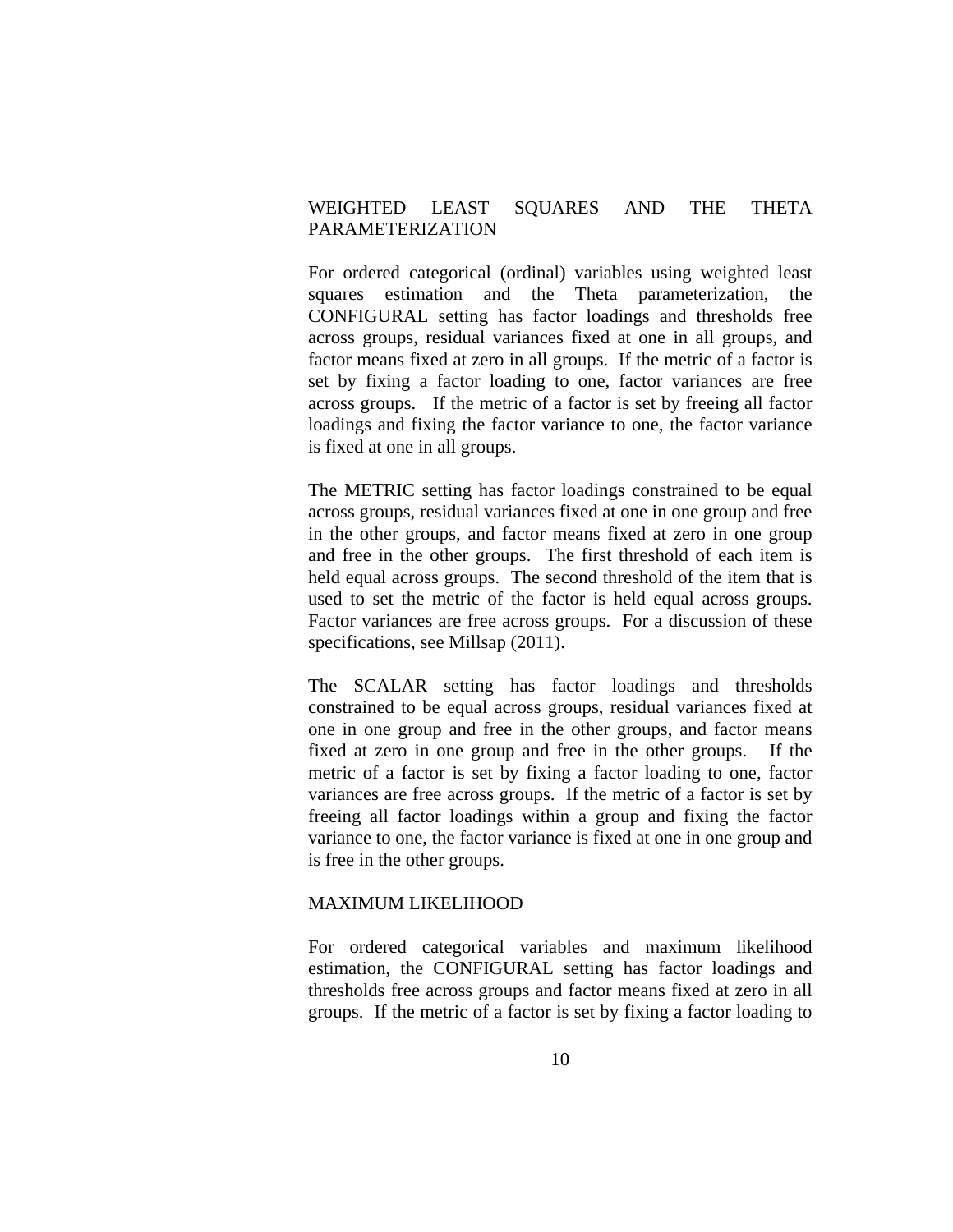one, factor variances are free across groups. If the metric of a factor is set by freeing all factor loadings and fixing the factor variance to one, the factor variance is fixed at one in all groups.

The METRIC setting has factor loadings constrained to be equal across groups, thresholds free across groups, and factor means fixed at zero in all groups. If the metric of a factor is set by fixing a factor loading to one, factor variances are free across groups. If the metric of a factor is set by freeing all factor loadings within a group and fixing the factor variance to one, the factor variance is fixed at one in one group and is free in the other groups.

The SCALAR setting has factor loadings and thresholds constrained to be equal across groups and factor means fixed at zero in one group and free in the other groups. If the metric of a factor is set by fixing a factor loading to one, factor variances are free across groups. If the metric of a factor is set by freeing all factor loadings within a group and fixing the factor variance to one, the factor variance is fixed at one in one group and is free in the other groups.

# **EXPLORATORY FACTOR ANALYSIS: CONVENIENCE FEATURES**

For exploratory factor analysis, chi-square difference testing of the number of factors is carried out automatically comparing m-1 factors to m factors. Chi-square difference testing is carried out automatically using scaling correction factors for MLM, MLR, and WLSM and using the DIFFTEST option for WLSMV and MLMV.

# **MIXTURE MODELING: A 3-STEP MODIFICATION**

An error has been corrected in the R3STEP, DU3STEP, and DE3STEP options. This error results in only minor differences in the results.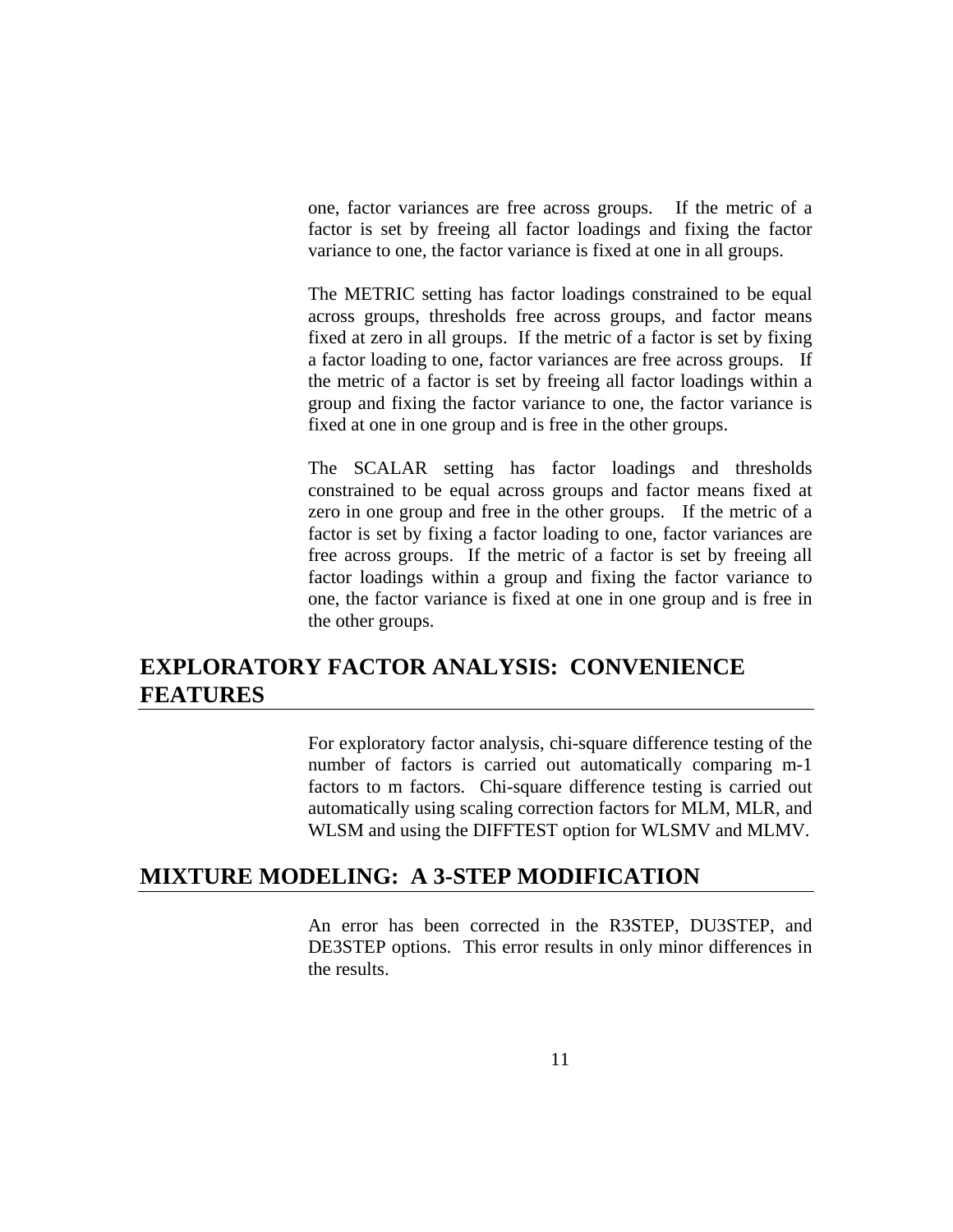With DU3STEP, and DE3STEP distal outcome analysis, a check has been added to make sure that Step 3 classification of subjects agrees with Step 1 classification of subjects.

There is a new version of Web Note 15 posted on the website.

# **MIXTURE MODELING: A NEW DISTAL OUTCOME STEPWISE METHOD**

A new stepwise distal outcome method proposed by Lanza et al. (2013) has been added. The AUXILIARY option is used in conjunction with TYPE=MIXTURE with one categorical latent variable to identify continuous and categorical variables for which the equality of means or probabilities across latent classes will be tested using a stepwise approach. When more than one variable is given, each variable is tested separately. For continuous distal outcomes, the setting DCONTINUOUS in parentheses is placed behind the variables on the AUXILIARY statement for which equalities of means across latent classes will be tested. For categorical distal outcomes, the setting DCATEGORICAL in parentheses is placed behind the variables on the AUXILIARY statement for which equalities of probabilities across latent classes will be tested. The short form of these settings is DCON and DCAT. Following is an example of how to specify these settings:

AUXILIARY = drinks (DCONTINUOUS) depress (DCATEGORICAL);

where the equality of means for drinks and probabilities for depress will be separately tested across classes.

The list function can be used with these settings, for example,

 $AUXILIARY = y1-y4 (DCON) u1-u4 (DCAT);$ 

When the list function cannot be used, the specification is:  $AUXILIARY = (DCON) y1 y5 y7 y8;$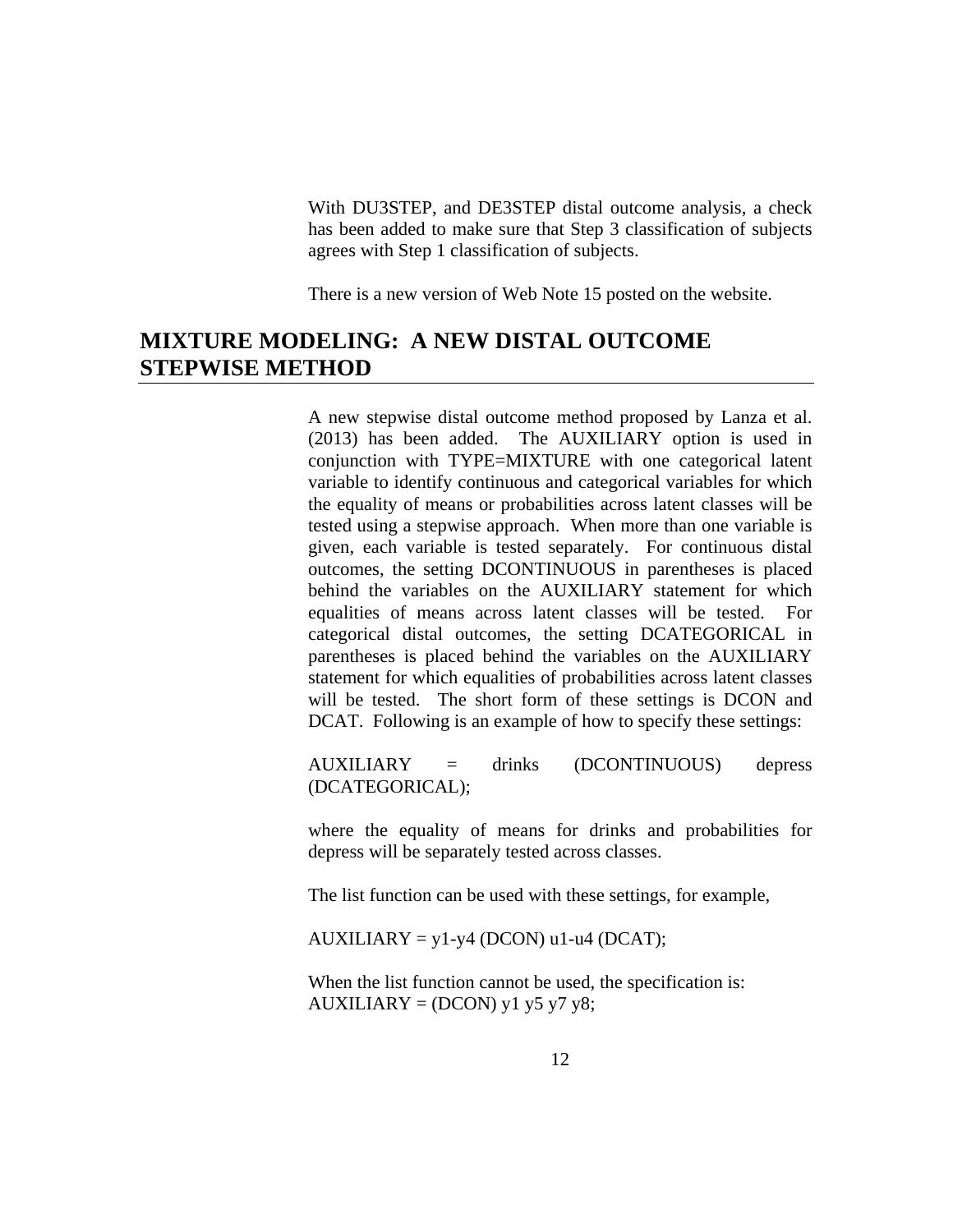## **NEW TECH4 OUTPUT**

Standard errors and p-values are now available for the TECH4 estimates of latent variable means, variances, and covariances.

# **GROUPING AND KNOWNCLASS CONVENIENCE FEATURES**

The GROUPING option can be specified by mentioning only the number of groups, for example,

 $GROUPING = country(34);$ 

where country is the grouping variable and the number 34 specifies that there are 34 groups. The group values are taken from the data. The reference group is the group with the lowest value. Default group labels are used. G1 is the label for the group with the lowest value, g2 is the label for the group with the next value, etc.

The KNOWNCLASS option can be specified in conjunction with the CLASSES option by mentioning only the number of groups, for example,

 $CLASSES = c (34);$ 

 $KNOWNCLASS = c$  (country);

where country is the grouping variable and the number 34 specifies that there are 34 groups. The group values are taken from the data. The reference group is the last value. Class labels use the KNOWNCLASS variable where %c#1% is the label for the group with the first value, %c#2% is the label for the second value, etc,. It is recommended that the data be sorted on the grouping variable prior to the analysis if this method is used. Then the reference group is the highest value and %c#1% is the label for the group with the lowest value, %c#2% is the label for the next value, etc,.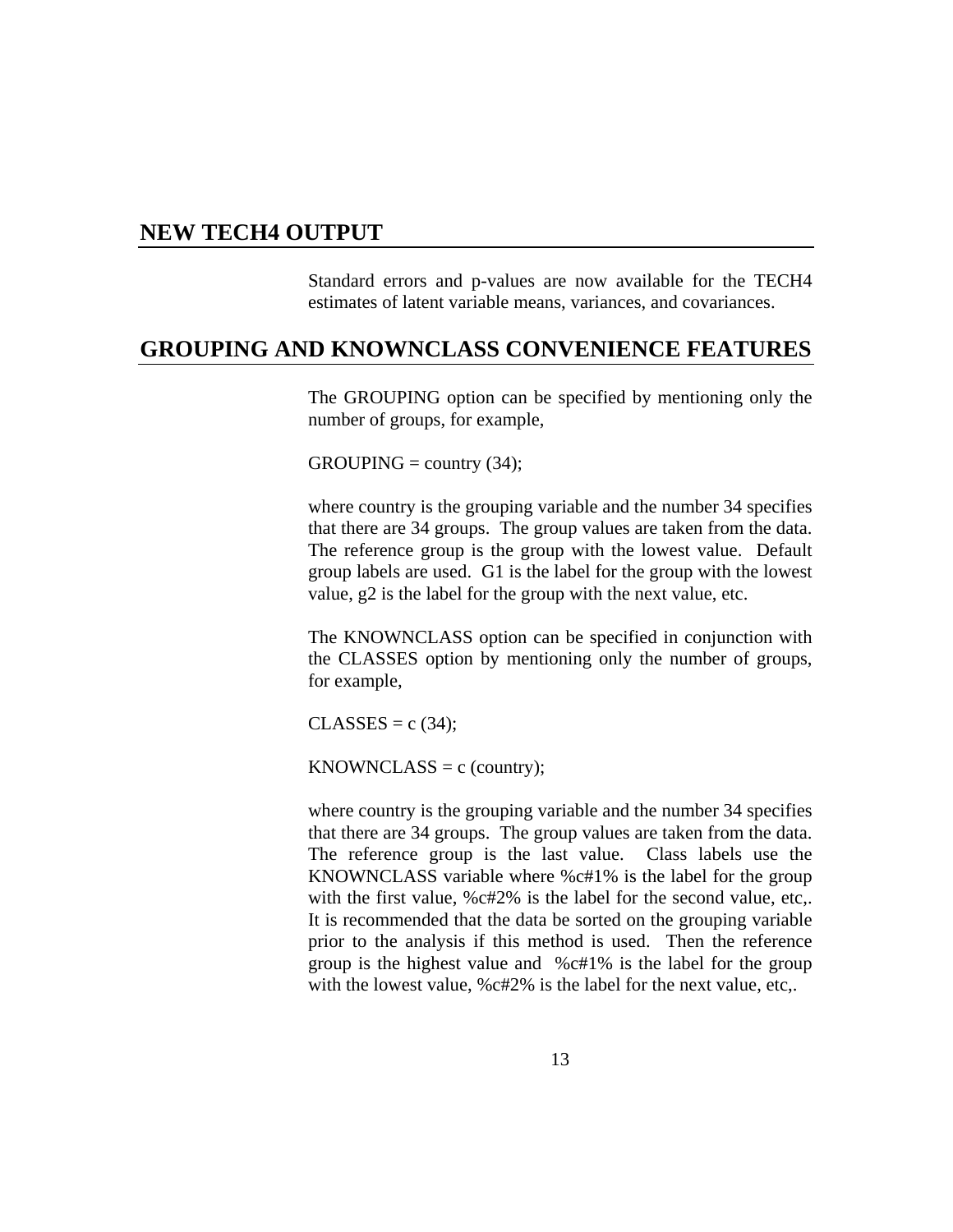The NGROUPS option of the MONTECARLO command has been extended for use with TYPE=MIXTURE. It is used to specify the number of classes to be used for data generation and in the analysis. The program automatically assigns the label %g#1% to the first class, %g#2% to the second class, etc. These labels are used in the MODEL POPULATION and MODEL commands.

## **DO OPTION FOR MODEL TEST**

The DO option is now available for MODEL TEST. The DO option provides a do loop to facilitate specifying a set of tests involving model parameters that will be jointly tested using the Wald test. Following is an example of how to specify a do loop:

MODEL: y1 ON x1 (p1); y1 ON x2 (p2); y1 ON x3 (p3); y2 ON x1 (q1); y2 ON x2 (q2); y2 ON x3 (q3);

MODEL TEST: DO  $(1, 3)$   $0 = p# - q#$ ;

where the numbers in parentheses give the range of values for the do loop. The number sign (#) is replaced by these values during the execution of the do loop. Following are the tests that are carried out based on the DO option specified above:

 $0 = p1 - q1$ ;  $0 = p2 - q2;$  $0 = p3 - q3;$ 

## **REFERENCES**

Asparouhov, T. & Muthén, B. (2013). Web Note 18.